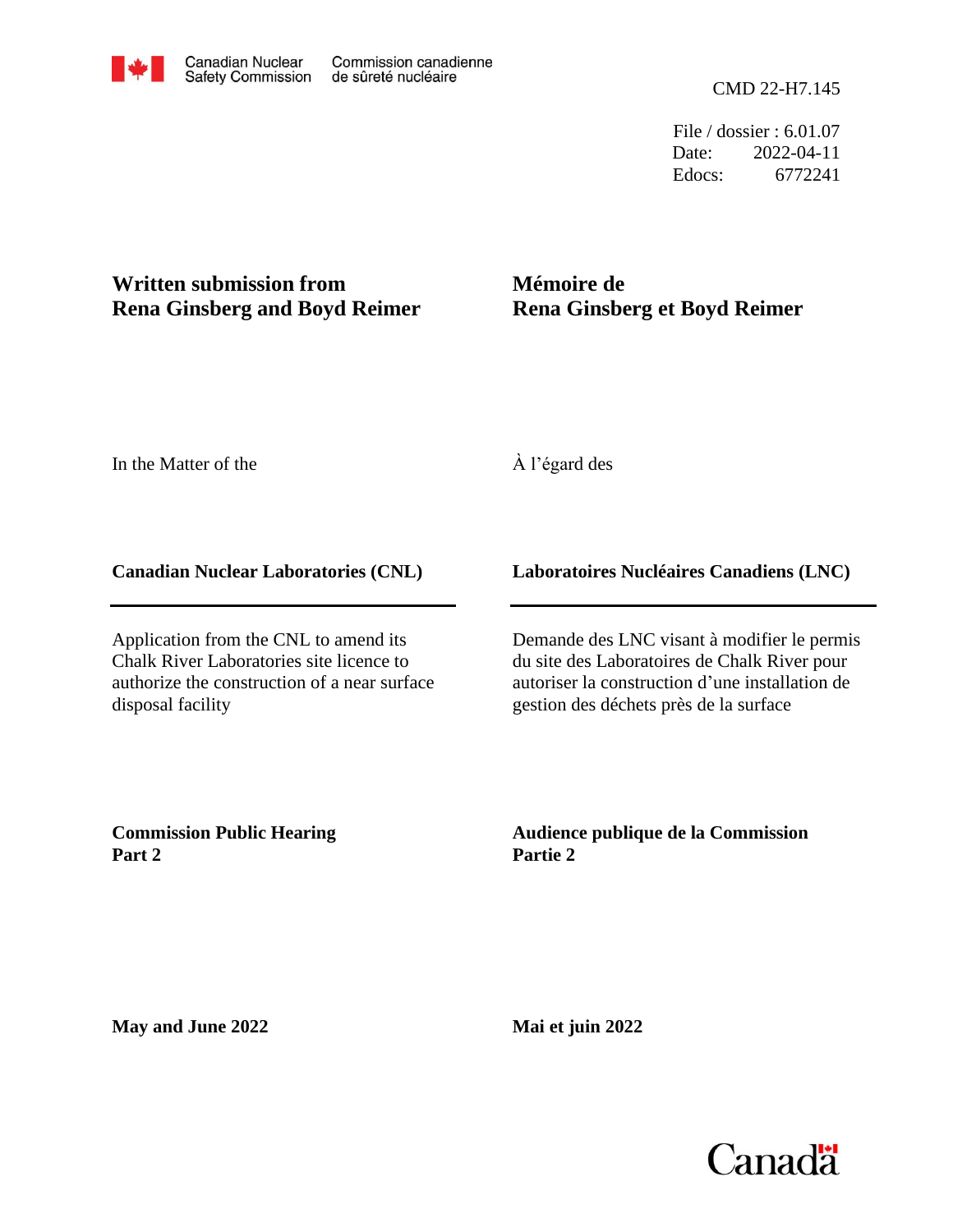Date: April 11, 2022

To: Canadian Nuclear Safety Commission

From: Rena Ginsberg and Boyd Reimer

Re: Ref. 2022-H-07

We are providing a written submission only, as follows.

We wish to express our strong opposition to the Canadian Nuclear Laboratories application to construct a near surface disposal facility at Chalk River, Ontario.

Our reasons for opposing this application are:

1. The proposed giant landfill – slated to contain up to one million tons of radioactive and other hazardous waste – would be less one kilometre from the Ottawa River, a drinking water source for millions of Canadians.

2. To make matter worse, the proposed site is tornado and earthquake prone; the Ottawa River itself is on a major fault line. The site is partly surrounded by wetlands and the underlying bedrock is porous and fractured.

3. The mound would contain hundreds of radioactive materials, dozens of hazardous chemicals and tons of heavy metals. The radioactive materials would include tritium, carbon-14, strontium-90, four types of plutonium (one of the most dangerous radioactive materials if inhaled or ingested), and up to 80 tons of uranium. Twenty-five out of the 30 radionuclides listed in the reference inventory for the mound are long-lived, so the dump would remain dangerously radioactive for 100,000 years.

4. The mound would leak radioactive and hazardous contaminants into the Ottawa River both during operation and after closure. The many ways the mound would leak are described in the environmental impact statement. The mound is expected to eventually disintegrate in a process referred to as "normal evolution."

5. There is no safe level of exposure to the radiation that would leak into the Ottawa River from the Chalk River mound. All of the escaping radioactive materials would increase risks of birth defects, genetic damage, cancer and other serious diseases.

6. According to the International Atomic Energy Agency (IAEA), radioactive waste must be carefully stored out of the biosphere, not in an above-ground mound. The IAEA says only Very Low Level Radioactive Waste (VLLW) can be put in an above-ground landfill-type facility. If Canada allows this dump to be licensed, it will be shirking its obligations as a member state of the IAEA and a signatory to an international nuclear waste treaty.